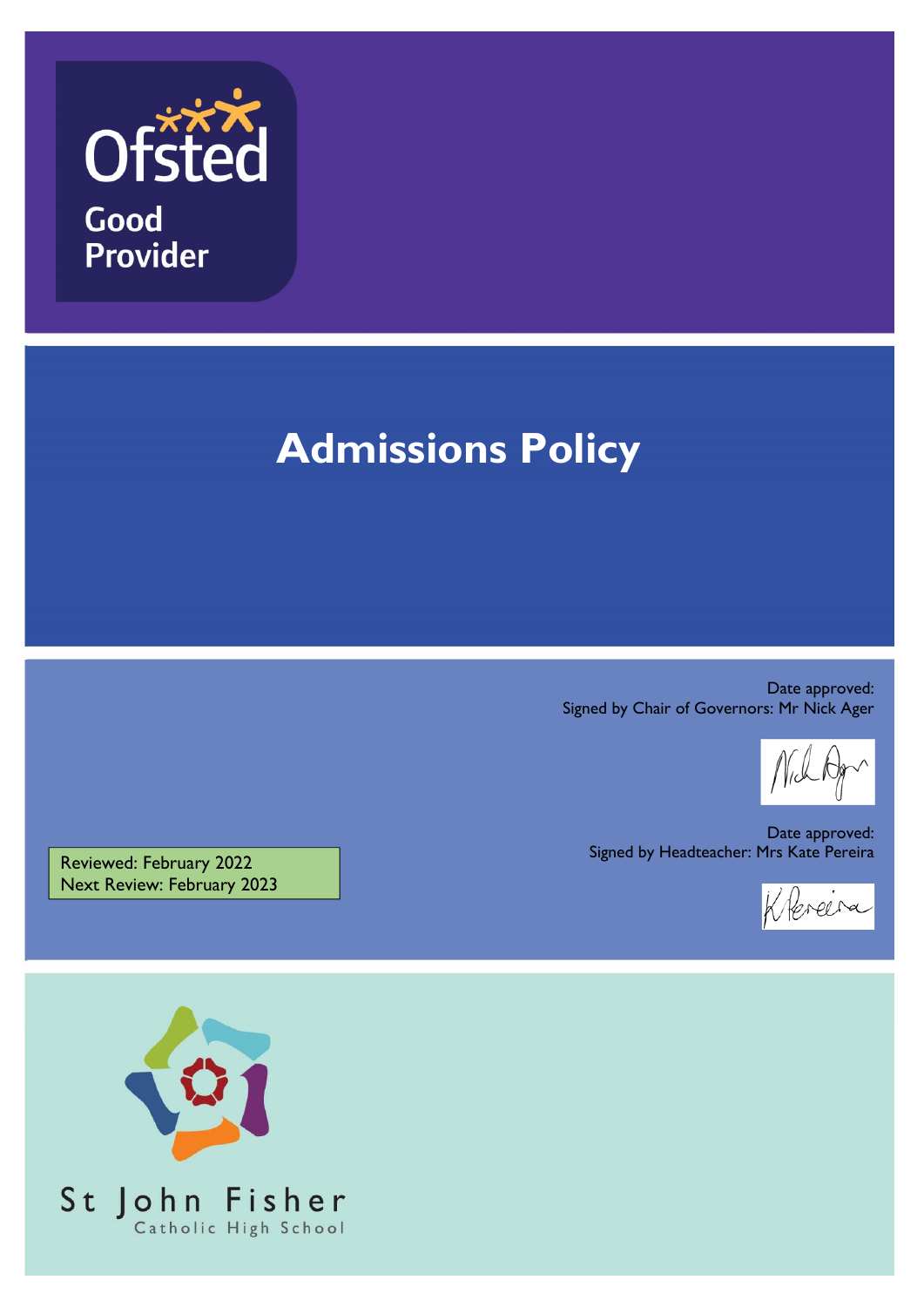



# ADMISSIONS POLICY 2023

### *"I have come that they may have life and have it to the full"*

#### *John Chapter 10*

St John Fisher Catholic High School was founded by the Catholic Church to provide education for children of Catholic families. Whenever there are more applications than places available, priority will always be given to Catholic children in accordance with the oversubscription criteria listed below. The school is conducted by its governing body as part of the Catholic Church in accordance with its trust deed and instrument of government, and seeks at all times to be a witness to Our Lord Jesus Christ.

As a Catholic school, we aim to provide a Catholic education for all our students. At a Catholic school, Catholic doctrine and practice permeate every aspect of the school's activity. It is essential that the Catholic character of the school's education be fully supported by all families in the school. We therefore hope that all parents will give their full, unreserved and positive support for the aims and ethos of the school. This does not affect the right of an applicant who is not Catholic to apply for and be admitted to a place at the school in accordance with the admission arrangements.

The governing body is the admissions authority and has responsibility for admissions to this school. The local authority undertakes the co-ordination of admission arrangements during the normal admission round (except for admission to Year 12). The governing body has set its admission number at 133 students to Year 7 and 5 external applicants to Year 12, in the school year which begins in September 2023. Where logistically possible, the governing body will admit twins and all siblings from multiple births in admissions to Year 7, where one of the children is the last child ranked within the school's Published Admissions Number ("PAN").

### **Admission to the Sixth-Form**

Applications to the sixth-form must be made directly to the school by contacting The Registrar, St John Fisher Catholic High School, Park Lane, Peterborough, PE1 5JN. These applications must be made by 16 December 2021.The school operates a sixth form for a total of 150 students. 75 places overall will be available in Year 12. If fewer than 75 of the school's existing students transfer into Year 12, additional external students will be admitted until Year 12 meets its capacity of 75.

Both internal and external students wishing to enter the sixth form will be expected to have met the same minimum academic entry requirements for the sixth form. These are five GCSE passes at Grade 5 or above for A level courses, and five GCSE passes at Grade 4 and above for Vocational courses.

In addition to the sixth form's minimum academic entry requirements, students will need to satisfy minimum entrance requirements to the courses for which they are applying. If either internal or external applicants fail to meet the minimum course requirements, they will be given the option of pursuing any alternative courses for which they do meet the minimum academic requirements. Course requirements are published annually in the school's prospectus and on its website.

When Year 12 is undersubscribed all applicants meeting the minimum academic entry requirements will be admitted or permitted to progress.

When there are more external applicants that satisfy any academic entry requirements, priority will be given in accordance with the oversubscription criteria set out below.

Where there is a space in Year 13 i.e. where there are fewer than 75 students in the year group, the school will admit additional students up to this number using the oversubscription criteria set out below.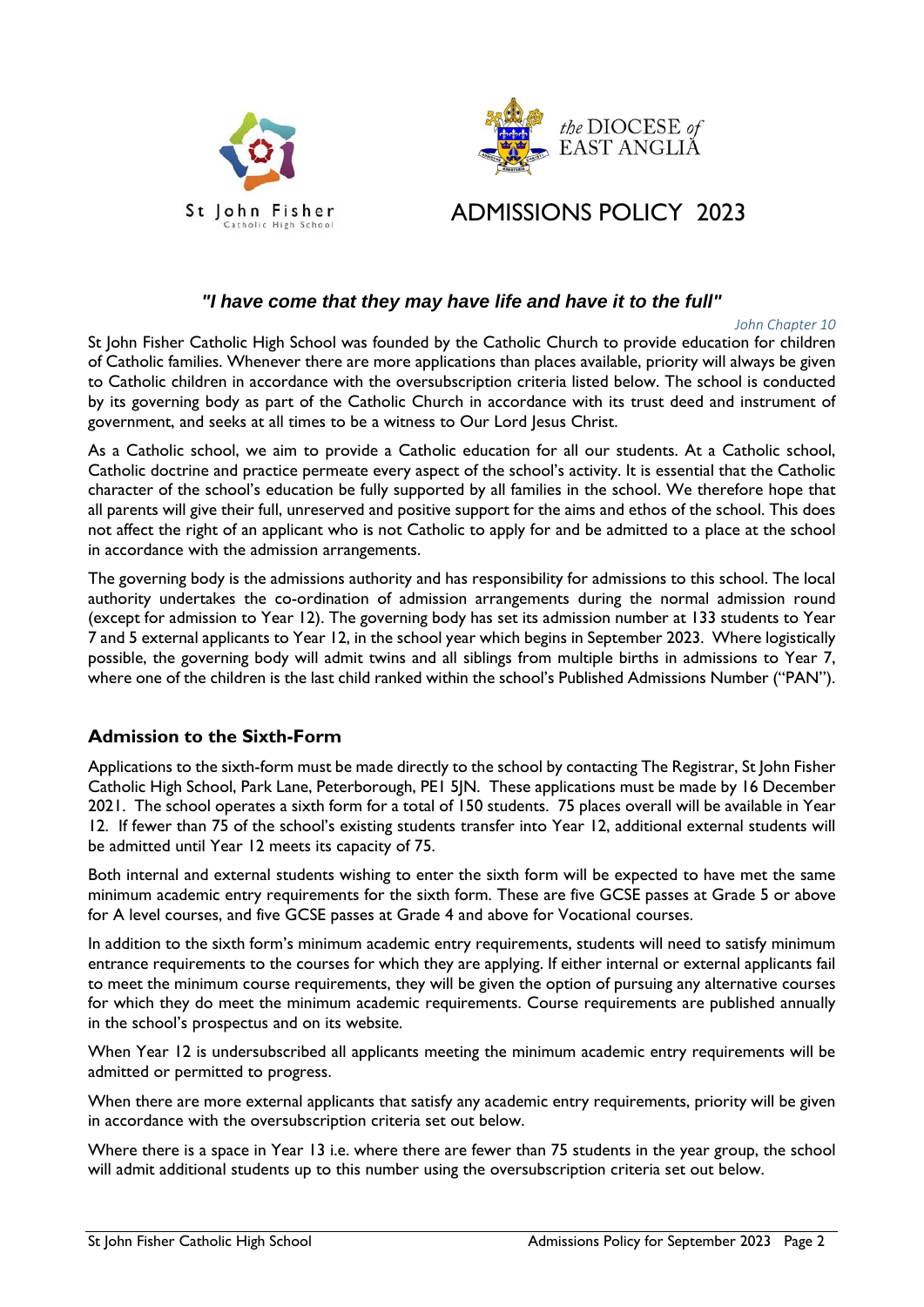# **Students with an Education, Health and Care Plan (see note 1)**

The admission of students with an Education, Health and Care Plan is dealt with by a completely separate procedure. Children with an Education, Health and Care Plan that names the school must be admitted. Where this takes place before the allocation of places under these arrangements this will reduce the number of places available to other children.

# **Oversubscription Criteria**

When the school is oversubscribed, after the admission of pupils with an Education, Health and Care plan naming the school, places will be offered according to the following order of priority. It is therefore essential that documentary evidence is provided in the form of a Supplementary Information Form:

- 1. Baptised Catholic looked after and previously looked after children. (see notes 2, 3 & 11)
- 2. Baptised Catholic children who are in feeder schools and for whom St John Fisher is the nearest Catholic school. (see notes 3, 10 & 11)
- 3. Other Baptised Catholic children. (see notes 3 & 11)
- 4. Other looked after and previously looked after children. (see note 2)
- 5. Catechumens and members of an Eastern Christian Church. (see notes 4&5)
- 6. Non-Catholic children who are in feeder schools and for whom St John Fisher is the nearest Catholic school (see note 10)
- 7. Sibling of a child attending the school at the time of enrolment (excluding sixth form). (See note 8)
- 8. Children of other Christian denominations whose membership is evidenced by a minister of religion. (see note 6)
- 9. Children of other faiths whose membership is evidenced by a religious leader. (see note 7)
- 10. Any other children.

Within each of the categories listed above, the following provisions will be applied in the following order.

- (i) The attendance of a sibling at the school at the time of enrolment *(excluding the sixth-form)* will increase the priority of an application within each category so that the application will be placed at the top of the category in which the application is made (see note 8).
- (ii) In cases of equal merit, priority will be given to the child living nearest the school as measured by a straight line. Distance is measured in a straight line using the Local Land Property Gazetteer (LLPG) provided from the seed point located at the child's home address to the seed point for the school. The seed point is taken from the ordinance survey's (OS) Address-Base dataset. It is used to locate individual residential and school addresses using grid references as seed points. In the event of distances being the same for two or more children where this would determine the last place to be allocated, random allocation will be carried out and supervised by a person independent of the school. Under random allocation, all the names will be entered into a 'hat' and the required number of names will be drawn out.

These criteria will apply to year 7 admissions, in-year admissions to Years 8 to 11 and to any children who meet the academic entry criteria for year 12, if year 12 is oversubscribed.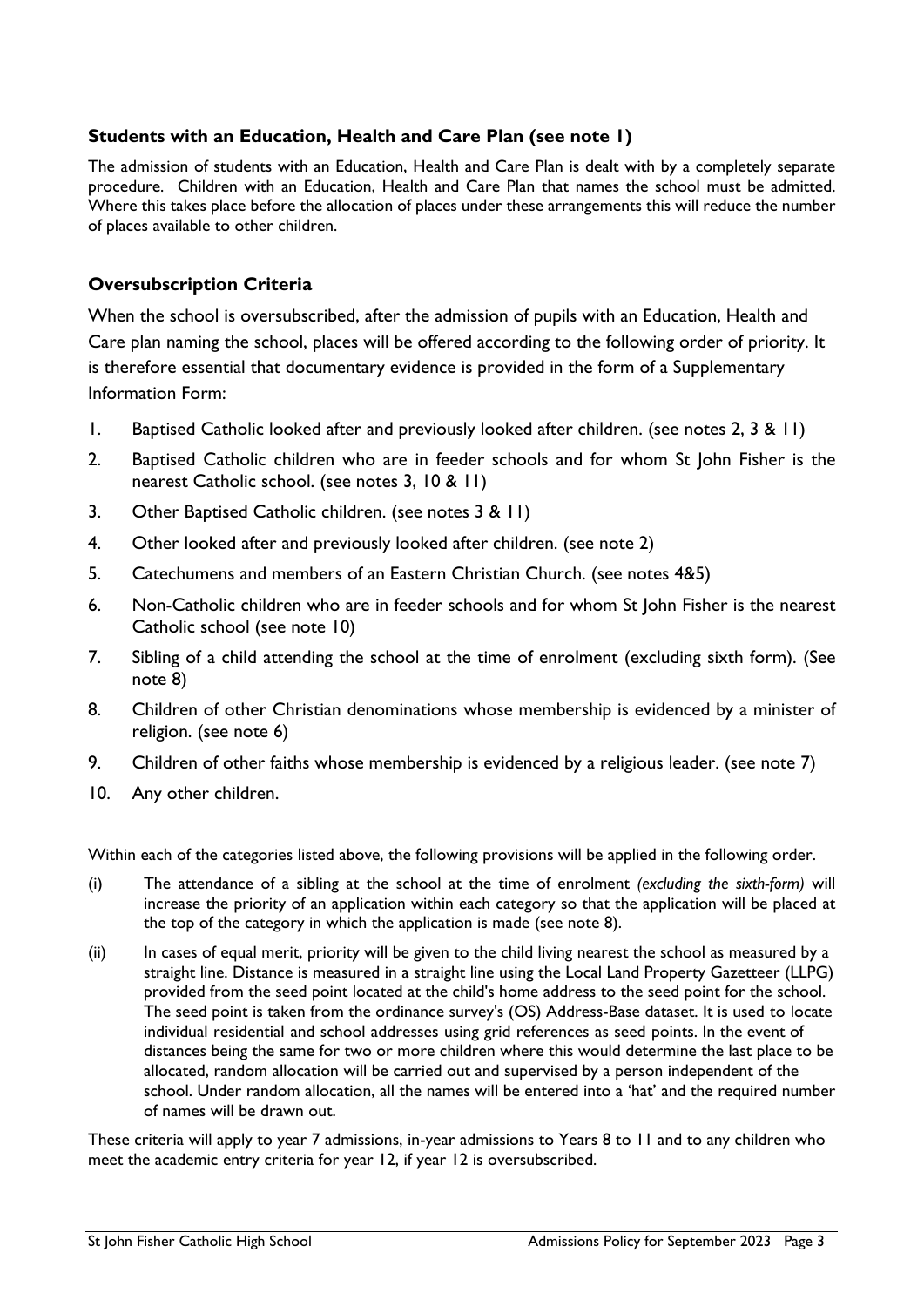**The governing body reserves the right to withdraw the offer of a place or, where a child is already attending the school, the place itself, where it is satisfied that the offer or place was obtained by deception.** 

#### **Application Procedures and Timetable**

To apply for a place at this school in the normal admission round<sup>1</sup>, you **must** complete a Common Application Form (excluding admission to Year 12) available from the local authority in which you live. You are also requested to complete the Supplementary Information Form (SIF) if you wish to apply under oversubscription criteria 1, 2, 3, 5, 6, 8 or 9. The Supplementary Information Form should be returned to The Registrar, St John Fisher Catholic High School, Park Lane, Peterborough, PE1 5JN by 31 October 2022.

To apply for a place in the Sixth Form, you **must** complete the application form that is available in the Sixth Form Prospectus or from the school. This should be returned to The Registrar, St John Fisher Catholic High School, Park Lane, Peterborough, PE1 5JN by 16 December 2022.

You will be advised of the outcome of your application for a place in Year 7 on 1<sup>st</sup> March or the next working day by the local authority on our behalf. If you are unsuccessful (unless your child gained a place at a school you ranked higher) you will be informed of the reasons, related to the oversubscription criteria listed above, and you have the right of appeal to an independent appeal panel. The outcome for applications to Year 12 will also be communicated by 1<sup>st</sup> March.

*If you do not provide the information required in the SIF and return it by the closing date, together with all supporting documentation, your child will not be placed in criteria 1, 2, 3, 5, 6, 8 or 9 and this is likely to affect your child's chance of being offered a place.*

**All applications which are submitted on time will be considered at the same time and after the closing date for admissions which is 31 October 2022 for Year 7 applications, and 16 December 2022 for Year 12 applications.** 

### **Late Applications**

Late applications, except those deemed by the LA as exceptional and to be processed on time, will be considered after the first round of offers issued on 1st March. This is because all applications received by the closing date must be considered before any late applications. If there are exceptional circumstances why your application is late please include them when you send in your application.

### **Admission of Children Outside their Normal Age Group**

A request may be made for a child to be admitted outside their normal age group, for example if the child is gifted and talented or has experienced problems such as ill health.

Any such request should be made in writing to The Headteacher, St John Fisher Catholic High School, Park Lane, Peterborough, PE1 5JN at the same time as the admission application is made. The governing body will make its decision about the request based on the circumstances of each case and in the best interests of the child. In addition to taking into account the views of the headteacher, including the headteacher's statutory responsibility for the internal organisation, management and control of the school, the governing body will take into account the views of the parents and of appropriate medical and education professionals, as appropriate.

 $\overline{a}$ 

<sup>&</sup>lt;sup>1</sup> This is for admission to the school at the start of the school year in September and not for applications made in-year.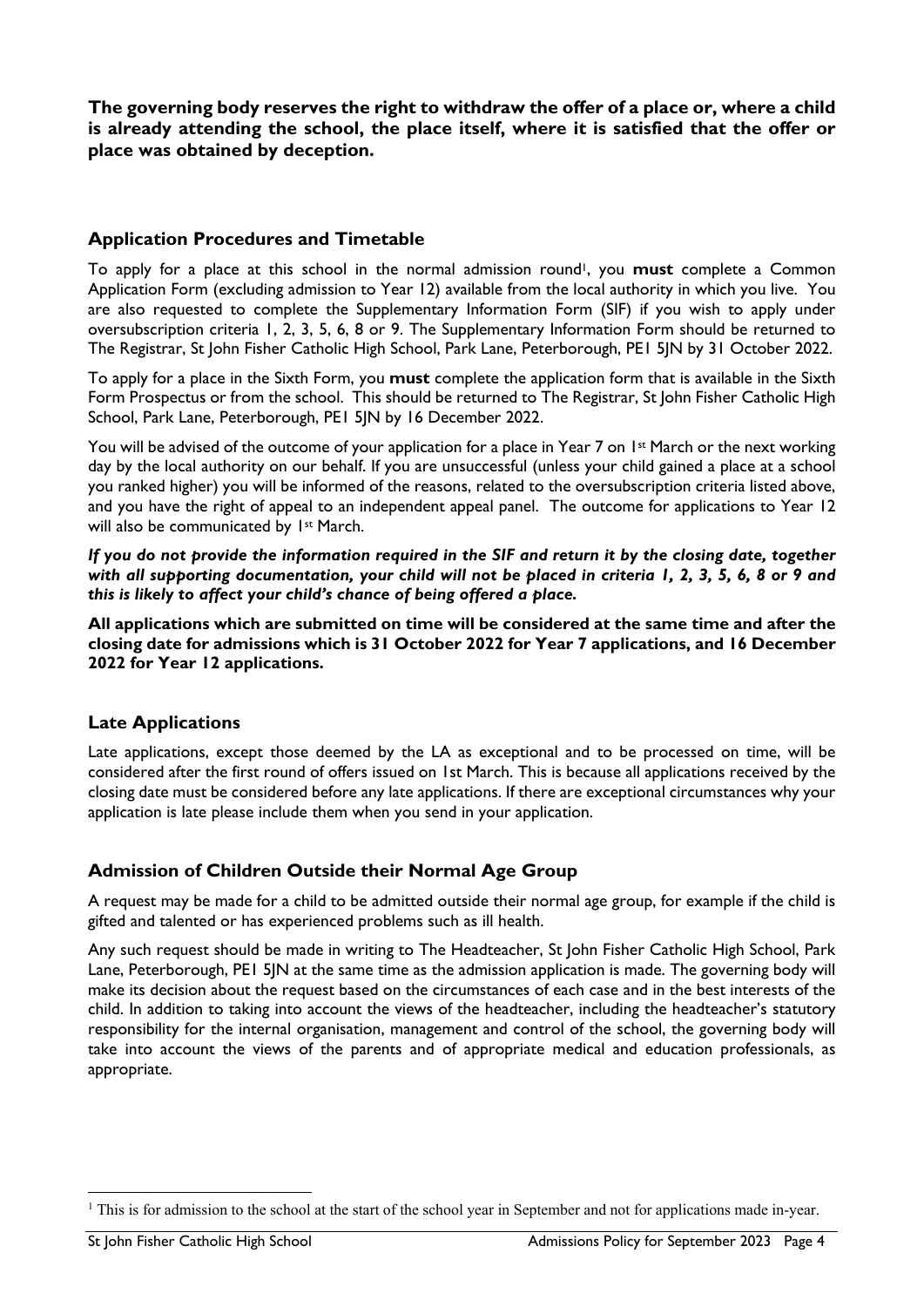#### **Waiting Lists**

In addition to their right of appeal, unsuccessful children will be offered the opportunity to be placed on a waiting list. This waiting list will be maintained in order of the oversubscription criteria set out above and *not* in the order in which applications are received or added to the list. Waiting lists for admission will operate throughout the school year. The waiting list will be held open until the last day of the summer term.

#### **Inclusion on the school's waiting list does not mean that a place will eventually become available.**

#### **In-Year Applications**

An application can be made for a place for a child at any time outside the admission round by completing a Common Application Form (excluding admission to Year 12) available from the local authority in which you live. You are also requested to complete the In-Year Application Form if you wish to apply under oversubscription criteria 1, 2, 3, 5, 6, 8 or 9. The In-Year Application Form should be returned to The Registrar, St John Fisher Catholic High School, Park Lane, Peterborough, PE1 5JN and the child will be admitted where there are available places. Application should be made to the school by contacting The Registrar, St John Fisher Catholic High School, Park Lane, Peterborough, PE1 5JN.

Where there are places available but more applications than places, the published oversubscription criteria, as set out above, will be applied.

If there are no places available, the child will be added to the waiting list (see above).

You will be advised of the outcome of your application in writing by the Local Authority, and you have the right of appeal to an independent appeal panel.

#### **Fair Access Protocol**

The school is committed to taking its fair share of children who are vulnerable and/or hard to place, as set out in the locally agreed protocol. Accordingly, outside the normal admission round the governing body is empowered to give absolute priority to a child where admission is requested under any locally agreed protocol. The governing body has this power even where admitting the child would mean exceeding the published admission number.

**The governing body reserves the right to withdraw the offer of a place or, where a child is already attending the school, the place itself, where it is satisfied that the offer or place was obtained by deception.**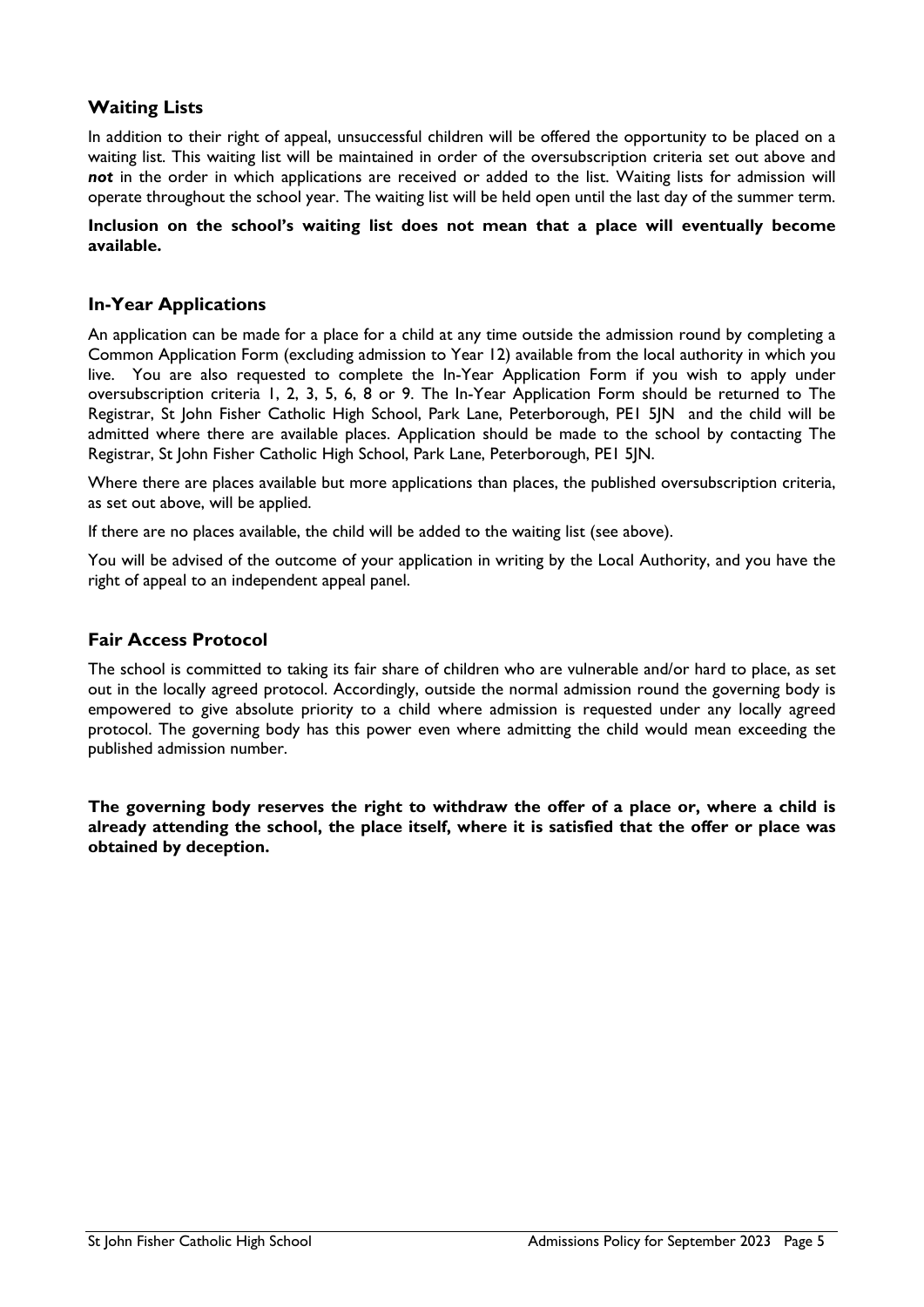#### *Notes (these notes form part of the oversubscription criteria)*

- 1. An Education, Health and Care Plan is a plan made by the local authority under section 37 of the Children and Families Act 2014, specifying the special educational provision required for a child.
- 2. A 'looked after child' has the same meaning as in section 22(1) of the Children Act 1989, and means any child who is (a) in the care of a local authority or (b) being provided with accommodation by them in the exercise of their social services functions (e.g. children with foster parents) at the time of making application to the school.

"A 'previously looked after child' is a child who was looked after, but ceased to be so because he or she was adopted, or became subject to a child arrangements order or special guardianship order. Previously looked after children also includes those children who appear (to the governing body) to have been in state care outside of England and ceased to be in state care as a result of being adopted".

3. 'Catholic' means a member of a Church in full communion with the See of Rome. This includes the Eastern Catholic Churches. This will normally be evidenced by a certificate of baptism in a Catholic Church or a certificate of reception into the full communion of the Catholic Church. For the purposes of this policy, it includes a looked after child who is part of a Catholic family where a letter from a priest demonstrates that the child would have been baptised or received if it were not for their status as a looked after child (e.g. a looked after child in the process of adoption by a Catholic family).

For a child to be treated as Catholic, evidence of baptism or reception into the Church will be required. Those who have difficulty obtaining written evidence of baptism should contact their Parish Priest who, after consulting with the Diocese, will decide how the question of baptism is to be resolved and how written evidence is to be produced in accordance with the laws of the Church.

- 4. 'Catechumen' means a member of the catechumenate of a Catholic Church. This will normally be evidenced by a certificate of reception into the order of catechumens.
- 5. 'Eastern Christian Church' includes Orthodox Churches, and is normally evidenced by a certificate of baptism or reception from the authorities of that Church.
- 6. "children of other Christian denominations" means children who belong to other churches and ecclesial communities which, acknowledge God's revelation in Christ, confess the Lord Jesus Christ as God and Saviour according to the Scriptures, and, in obedience to God's will and in the power of the Holy Spirit commit themselves: to seek a deepening of their communion with Christ and with one another in the Church, which is his body; and to fulfil their mission to proclaim the Gospel by common witness and service in the world to the glory of the one God, Father, Son and Holy Spirit. An ecclesial community which on principle has no credal statements in its tradition, is included if it manifests faith in Christ as witnessed to in the Scriptures and is committed to working in the spirit of the above.

All members of Churches Together in England and CYTÛN are deemed to be included in the above definition, as are all other churches and ecclesial communities that are in membership of any local Churches Together Group (by whatever title) on the above basis.

- 7. "children of other faiths" means children who are members of a religious community that does not fall within the definition of 'other Christian denominations' at 6 above and which falls within the definition of a religion for the purposes of charity law. The Charities Act 2011 defines religion to include:
	- A religion which involves belief in more than one God, and
	- A religion which does not involve belief in a God.

Case law has identified certain characteristics which describe the meaning of religion for the purposes of charity law, which are characterised by a belief in a supreme being and an expression of belief in that supreme being through worship.